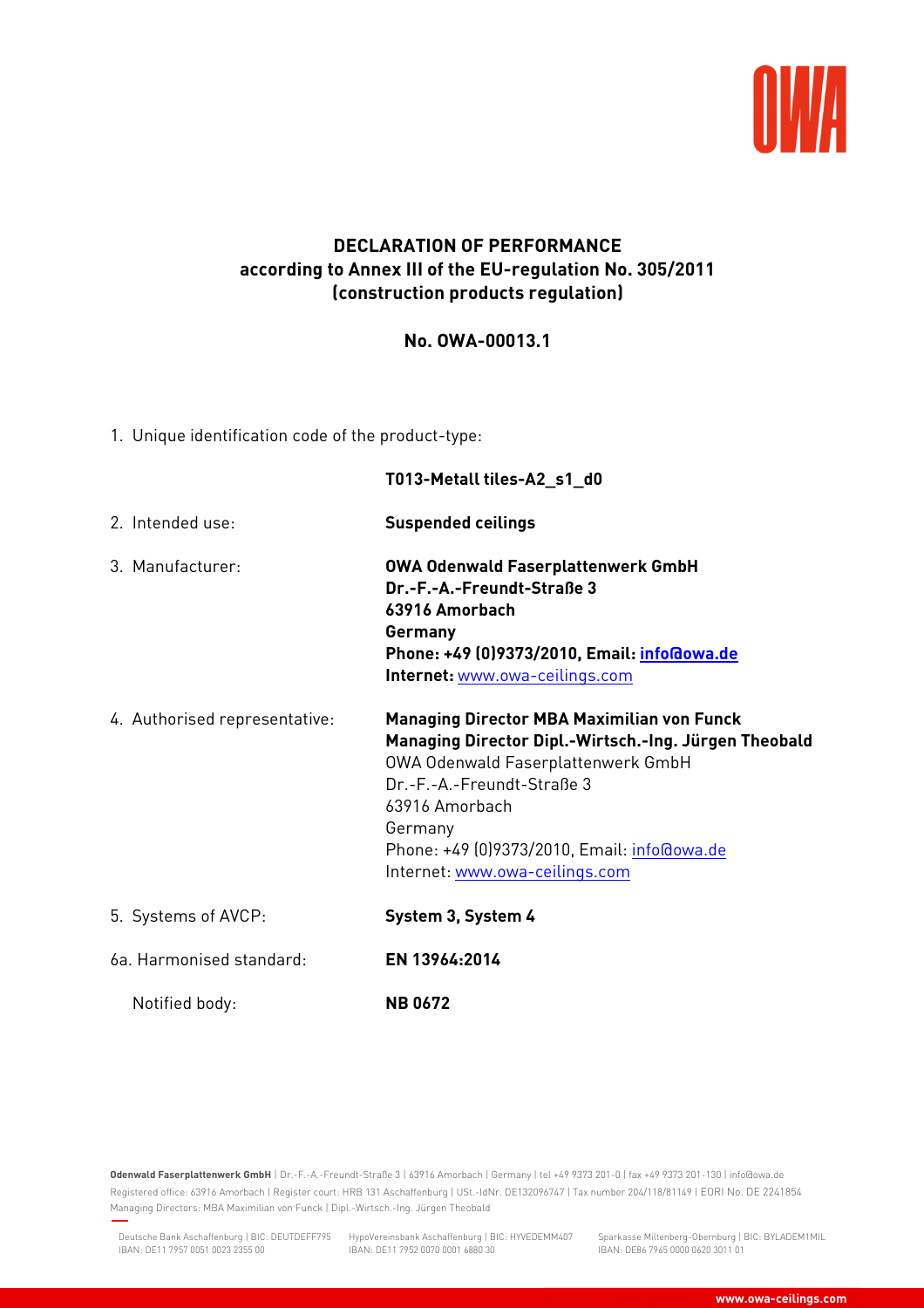

Page 2 of 3

## 7. Declared performances:

| Metall tiles according to EN 13964:2014                                                      |                             |                                              |  |  |
|----------------------------------------------------------------------------------------------|-----------------------------|----------------------------------------------|--|--|
| <b>Essential characteristics</b>                                                             | <b>Declared performance</b> | <b>Harmonised technical</b><br>specification |  |  |
| Reaction to fire                                                                             | $A2-s1,d0$                  | EN 13964:2014<br>EN 13501-1:2019-05          |  |  |
| Release of asbestos                                                                          | no content                  | EN 13964:2014                                |  |  |
| Release of formaldehyde                                                                      | F <sub>1</sub>              | EN 13964:2014                                |  |  |
| Release of dangerous substances                                                              | no release                  | FN 13964:2014                                |  |  |
| Susceptibility to the growth of harmful<br>micro-organisms (Dampness, Thermal<br>insulation) | no performance determined   | EN 13964:2014                                |  |  |
| Bond strength/adhesion                                                                       | no performance determined   | EN 13964:2014                                |  |  |
| Shatter properties                                                                           | no performance determined   | EN 13964:2014                                |  |  |
| Flexural tensile strength                                                                    | no performance determined   | EN 13964:2014                                |  |  |
| Sound absorption                                                                             | annex 1                     | FN 13964:2014                                |  |  |
| Thermal conductivity                                                                         | no performance determined   | EN 13964:2014                                |  |  |
| Durability                                                                                   | no performance determined   | EN 13964:2014                                |  |  |

8. The performance of the product identified above is in conformity with the set of declared performances. This declaration of performance is issued, in accordance with Regulation (EU) No. 305/2011, under the sole responsibility of the manufacturer identified above.

All Declarations of performance are available on website http://www.owa-ceilings.com.

Amorbach, Mar-21

**………………………………………………………………. ……………………………………………………………….** 

**i.V. Dr. Holger Kindermann i.V. André Overbeck** 

Head of PM/PD **CONSULT** DWAconsult, Dipl. -lng. (TU)